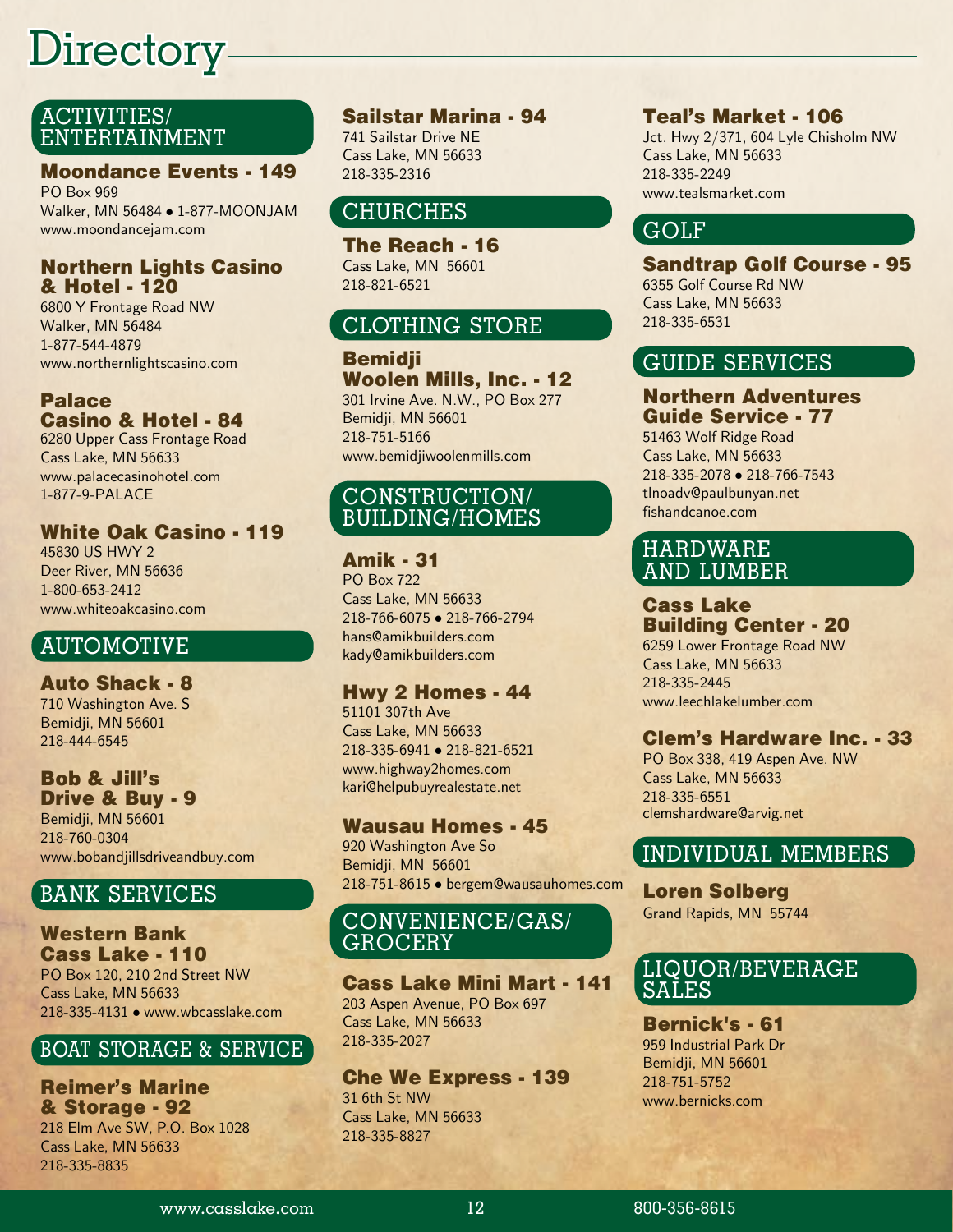# Directory-

Nei Bottling, Inc. - 73 730 Industrial Park Dr. SE PO Box 516 • Bemidji MN 56619 218-751-3847

#### Safari Liquor - 93

708 Lyle Chisholm Dr. NW, PO Box 161 Cass Lake, MN 56633 218-335-8527 • www.safariliquors.com

## NEWSPAPERS/PRINTING

#### Arrow Printing, Inc. - 7

1375 Washington Ave S Bemidji, MN 56601 218-751-1564 • www.arrowprintinginc.com

## Bemidii Pioneer - 67

1320 Neilson Ave SE · Bemidji, MN 56601 218-333-9200 • www.bemidjipioneer.com

## Cass Lake Times - 25

210 2nd Street, PO Box 398 Cass Lake, MN 56633 218-335-2290 • www.casslaketimes.com

#### ORGANIZATIONS & SERVICE GROUPS

#### Beltrami Electric Cooperative, Inc. - 10

4111 Technology Drive NW, P.O. Box 488 Bemidji, MN 56619 218-444-2540 • 1-800-955-6083 www.beltramielectric.com

#### Chippewa National Forest - 29

200 Ash Avenue NW Cass Lake, MN 56633 218-335-8600 • www.fs.usda.gov/chippewa

## City of Cass Lake - 32

330 2nd St. NW, P.O. Box 877 Cass Lake, MN 56633 218-335-2238 • www.ci.casslake.mn.us

#### Enbridge - 72

26 E. Superior Suite 309 Duluth, MN 55802 218-464-5722 • www.enbridge.com

#### Leech Lake Area Boys & Girls Club - 57

Open M-F from 3:00pm-5:30pm for Age 6- Grade 5 and from 6:00pm-9:00pm for Teens (Middle School and Up) 208 Central Ave., PO Box 817 Cass Lake, MN 56633 218-335-4058 www.bgcleechlake.com

#### Leech Lake Tribal College - 21

6945 Little Wolf Rd NW Cass Lake, MN 56633 218-335-4200 • lltc.edu

#### Minnesota Chippewa Tribe - 69

15542 State Hwy 371, PO Box 217 Cass Lake, MN 56633 218-335-8581 • www.mnchippewatribe.org

## Northern Event Rentals - 2

3859 Cornflower Ct • Bemidji MN 56601 218-209-6160

## PETS, GROOMING & BOARDING

#### Canine Divine Pet Grooming & Boarding - 54 102 Lake Avenue NE · Bemidji, MN 56601 218-444-7818

## RADIO/TELEVISION/ INTERNET

#### Coyote 102.5 FM - 143 324 Beltrami Ave • Bemidji, MN 56601 218-444-1025 • http://coyote102.com/

#### KOJB 90.1 FM The Eagle - 60

6530 US Hwy 2 • Cass Lake, MN 56633 218-335-7252 • www.kojb.org

#### Leech Lake Telecommunications - 140

190 Sailstar Dr NW Cass Lake, MN 56633 218-335-3490 • sally.fineday@llojibwe.org

#### Paul Bunyan Broadcasting Co. - 85

KB101/KBUN-AM/KZY-FM 95.5/ Z99/104.5 True Oldies 502 Beltrami Ave NW • Bemidji, MN 56601 218-444-1500 www.paulbunyanbroadcasting.com

#### Paul Bunyan Communications - 86

1831 Anne Street · Bemidji, MN 56601 218-444-1234 • www.paulbunyan.net

#### RP Broadcasting - 27

2115 Washington Ave S Bemidji, MN 56601 218-751-7777 • www.kkbj.com

## RESORTS/LODGING

## Allen's Bay Lodge/Sunset Cove Resort - 103

4083 Kangas Curve Road SE Cass Lake, MN 56633 218-335-2480 • 1-800-279-4831 www.sunsetcove-resort.com info@sunsetcove-resort.com

## Birch Villa - 157

16364 60th Ave NW Cass Lake, MN 56633 218-335-6795 www.birchvilla.com • info@birchvilla.com